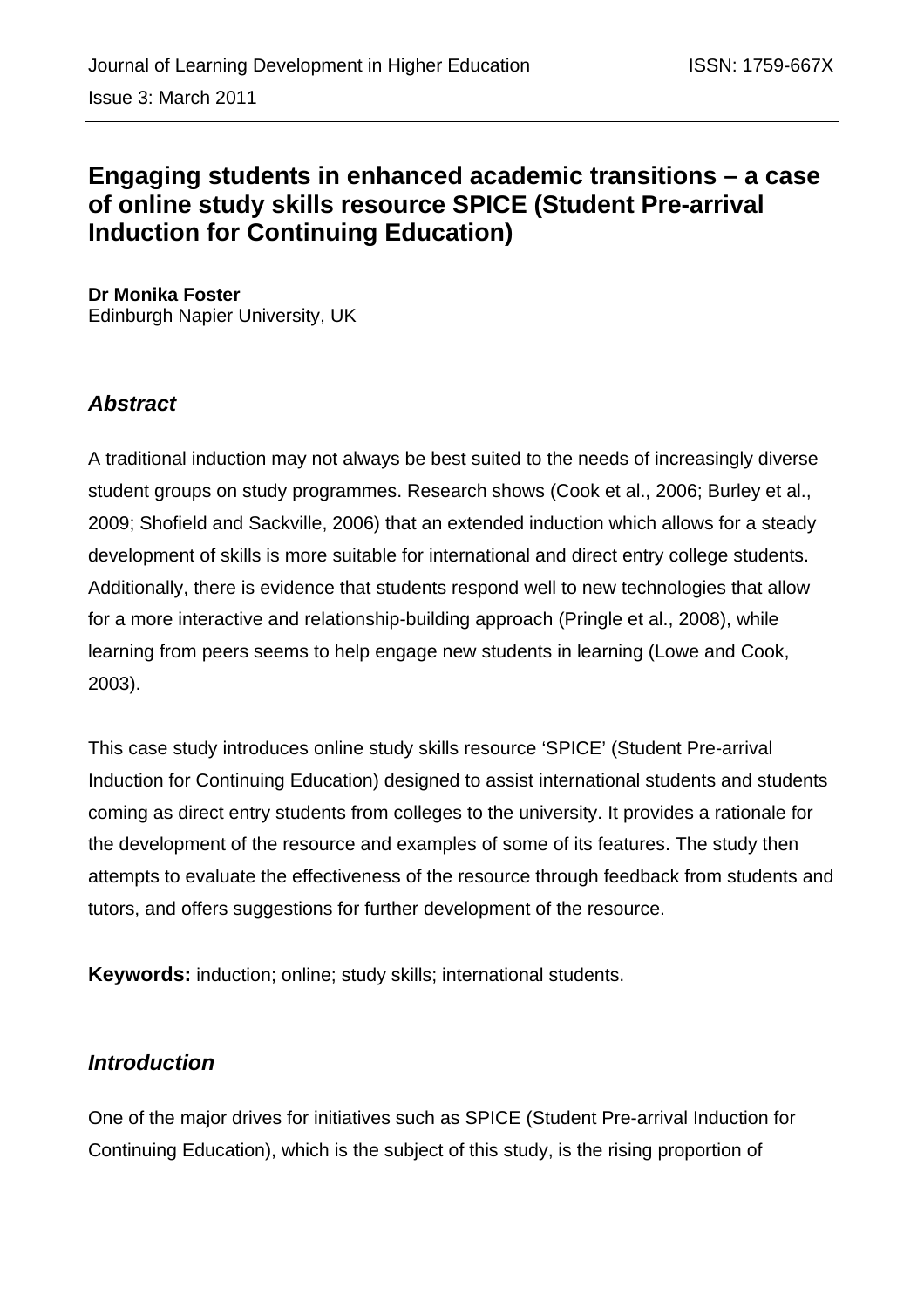international students entering UK Higher Education (HE) and the impact on the support for students pre-arrival and during study in the UK. UK Higher Education Institutions (HEIs) have been attracting increasing numbers of international, non-EU students to study on both undergraduate and postgraduate programmes, including collaborative programmes overseas. According to the latest HESA figures, 10.5% of all students in higher education in the UK were international students (HESA, 2010). Students from China and India accounted for nearly one third of all non-EU domicile students at UK HEIs in 2008/9, with Indian students' numbers increasing by 31.5% in 2008-2009 (HESA, 2010).

### **Needs of international students**

There has been a fair amount of research with these two groups of students to inform programme designers and tutors, particularly in respect of how former educational experiences affect the way students engage with the new learning and teaching environment. Patricia and Dawson's research in 2004 with Chinese and Indian students on postgraduate programmes at Thames Valley University, London, points that Chinese students are educated in a non-interactive environment, where they are expected to master the knowledge and present it at examinations with little interaction built in the courses of study (Patricia and Dawson, 2004). The students are used to all materials being laid out by the tutor, usually with one textbook per subject and expect the tutor/university to take responsibility for leading learning. Similarly, research with Indian students at Sheffield Hallam University (Burley et al, 2009) reveals a gap between an expectation of independent learning from students in UK HE and the study habits students bring with them, such as an emphasis on rote learning and limited skills to enquire, synthesise and present knowledge. This indicates that it is crucial not only to recognise the study skills students bring on arrival to the UK but to use this knowledge to develop new skills which are crucial for successful study on programmes in UK HE.

### **Extended induction**

With steadily growing numbers of non-EU students, many coming on short courses (e.g. one year long) through articulation agreements, it seems vital to ensure that the students blend well into the UK education system through effective and meaningful induction. This leads to the second drive for the development of SPICE which is based on emerging trends in supporting students during induction.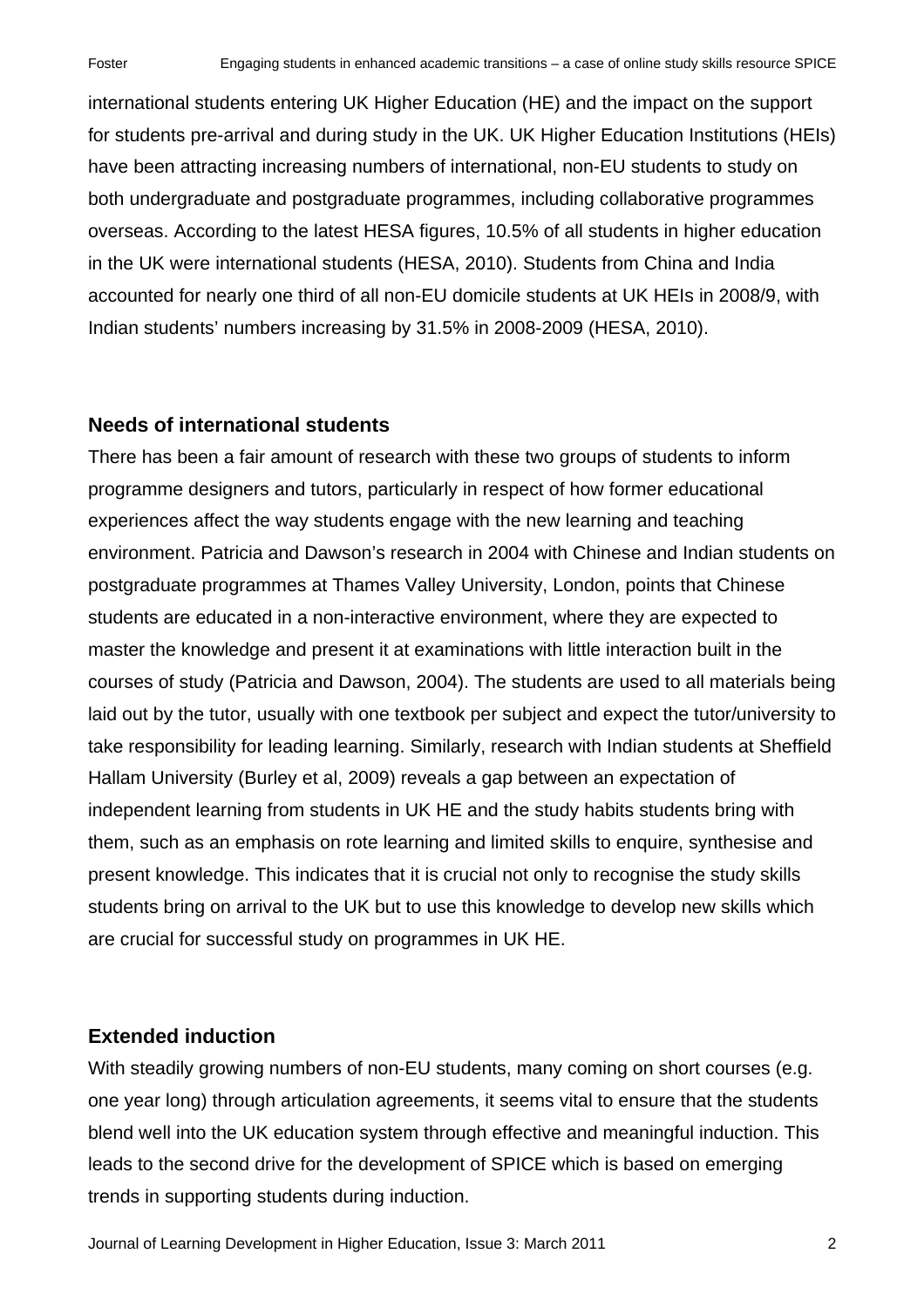Increasingly, attention is given to a wider context of transition from one academic context to another, rather than an induction event at the start of the programme. Shofield and Sackville (2006) view induction as having three parts: academic, social and administrative. Cook et al. (2006) propose 'extended induction' which is about 'a longer assimilation of new students into the ways in which the institutions operate' (Cook, 2006, p.7). Furthermore, Huczynski and Buchanan (2007) propose induction as a three stage socialisation process including pre-arrival, encounter and metamorphosis stages. Research on induction by White and Carr (2005) found that, at the encounter stage, social integration may be slow which may impact on the metamorphosis stage when students do not feel a sense of belonging to the programme group. This in turn may block the key intention of induction, which is to welcome and help students adapt.

## **Use of technology in induction**

Technology offers the opportunity to meet some of these shortcomings. Online induction can help see induction as a process, not as an event. Palloff and Pratt (2007) believe the aim of the induction process is to maximise the educational potential for both the online classroom and online student. Lowe and Cook (2003) recognise that induction is 'a process instead of an event and should be designed to promote peer group and staff/student interaction as well as academic preparation' (Lowe and Cook, 2003, p.75). In this view, induction allows for learning communities to be built and evolve, familiarise the students with the 'new rules' and get a feel for UK higher education (Murphy, 2008).

### **Examples of web based inductions**

In the University of Glasgow, Pringle et al. (2008) aimed to develop web-based material to support international students prior to and during the study. The findings from focus groups with students who used the materials indicated that students benefited from them, mainly as an opportunity to compare expectations about learning and teaching and the reality. The materials allowed students to consider changes to their own learning styles prior to transition to the University of Glasgow. The University of Southampton developed an 'Arrive UK' induction course that has been offered to students since 2005 (Watson, 2008). 'Arrive UK' is delivered for five weeks prior to study at Southampton and it utilises a range of technologies. It is developed using the virtual learning platform, Moodle. It includes a variety of podcasts and videos which can be downloaded by the students.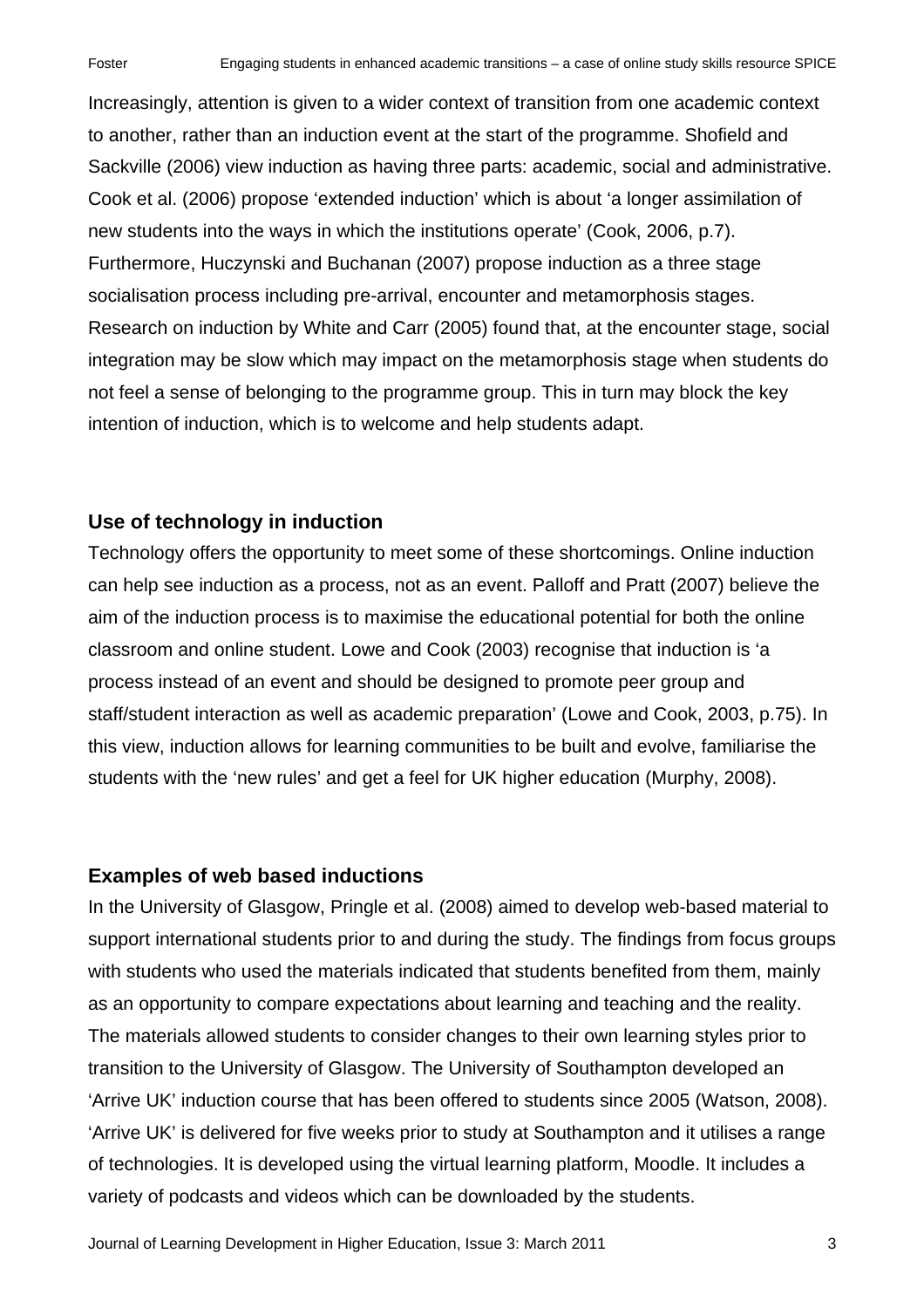### **Summary**

An extended induction which recognises students' prior learning and teaching background, takes care of students' expectations and the development of effective, academic study skills is proposed in response to growing numbers of students from overseas. It can be greatly enhanced by technology which offers an opportunity to build a relationship with the student. Additionally, students' perspective, for example from their peers who have already experienced study in the UK, helps personalise the induction and appeal to new students.

## *The challenge*

In 2008/9, 24% of students at Edinburgh Napier University were international and from more than one hundred countries. The top two countries students came from to study at Edinburgh Napier University were China (1,609 students) and India (644 students) (Edinburgh Napier University, 2008). Edinburgh Napier has also more than 1,200 students studying overseas through collaborative partnerships with institutions such as City University in Hong Kong (Edinburgh Napier University, 2007).

The university addresses the issue of a diverse student population on their programmes through staff conferences to disseminate good practice and projects like SPICE to explore new, innovative ways of supporting students in academic transition. The need for a prearrival induction was identified on the BA Hospitality Management programme. The course has large numbers of direct entry Indian students (approximately 100+ per year). Students on the programme come from colleges in India as direct entry students to third year. They encounter a number of challenges related to the differences in academic cultures, different sets of expectations of university students in the UK and living, and studying in a new country. As the students typically spend just under a year in the UK, the standard induction is too short, happens too late (post-arrival) and cannot address the breadth of the new skills and awareness that need to be assimilated by the students. Another challenge is a cultural preference to rely on peers who already study in the UK to provide academic and pastoral support rather than utilising central university support and information available during induction and study in the UK.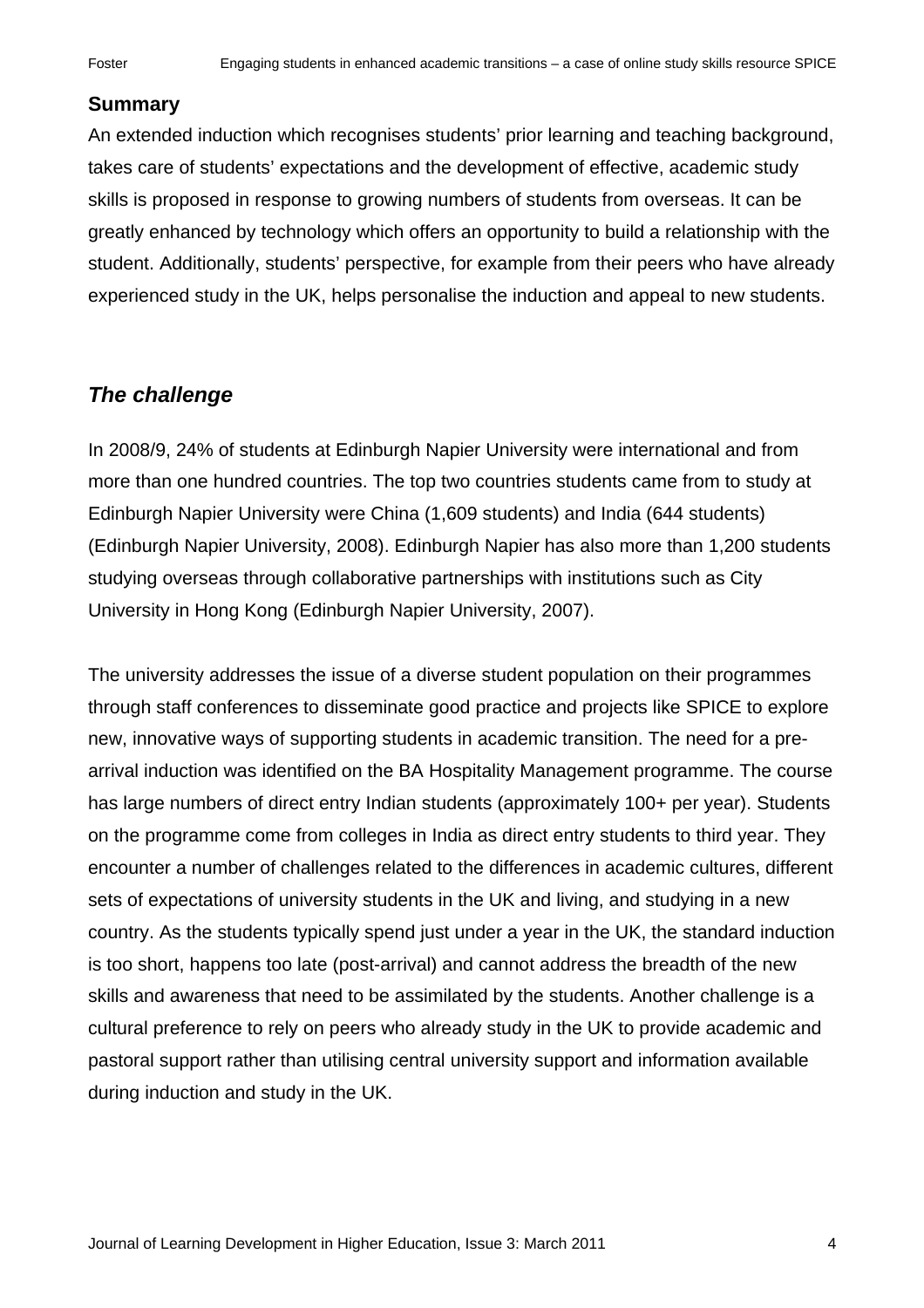### *Aims*

The aim of the project was to enhance induction by developing early skills and awareness before study in the UK. Furthermore, it was to engage students in the process of transition to a new learning environment by using peer voice and providing tasks which make students reflect on their study habits and prepare for the requirements of study in the UK.

## *Engaging students*

An underlying principle to achieve the above aims and objectives was to work closely with the students to ensure the outcome is appealing to new students and welcoming them to their new learning and teaching context. According to Edward (2003), for students to succeed in their education, they must be 'motivated, accustomed to the university culture and feel part of the university community' (Edward, 2003, p.223).

There were two ways students were involved in the SPICE project: through individual and group interviews with students already studying at Edinburgh Napier University (altogether over 70 students) and through focus groups with students in India preparing to arrive to the UK (altogether 56 students).

Below are examples of what students in Edinburgh said on the following topics.

**Contact hours** (used to underpin activities in 'Are you ready for University?' part):

In India, the college starts at 8, ends by 6 pm so we have 10-12 hours of college course a day so you go on studying and getting things in your head. But here, the programme, if students come 6-9 hours a week, that's enough, sufficient to give you knowledge, give you the basic idea to give you the degree. (In India) We need the knowledge in, all we need is the knowledge you get into your head, that's it. And here, I was first confused, you should have the initiative, you should take the initiative, you should have the courage to go about it and show your knowledge.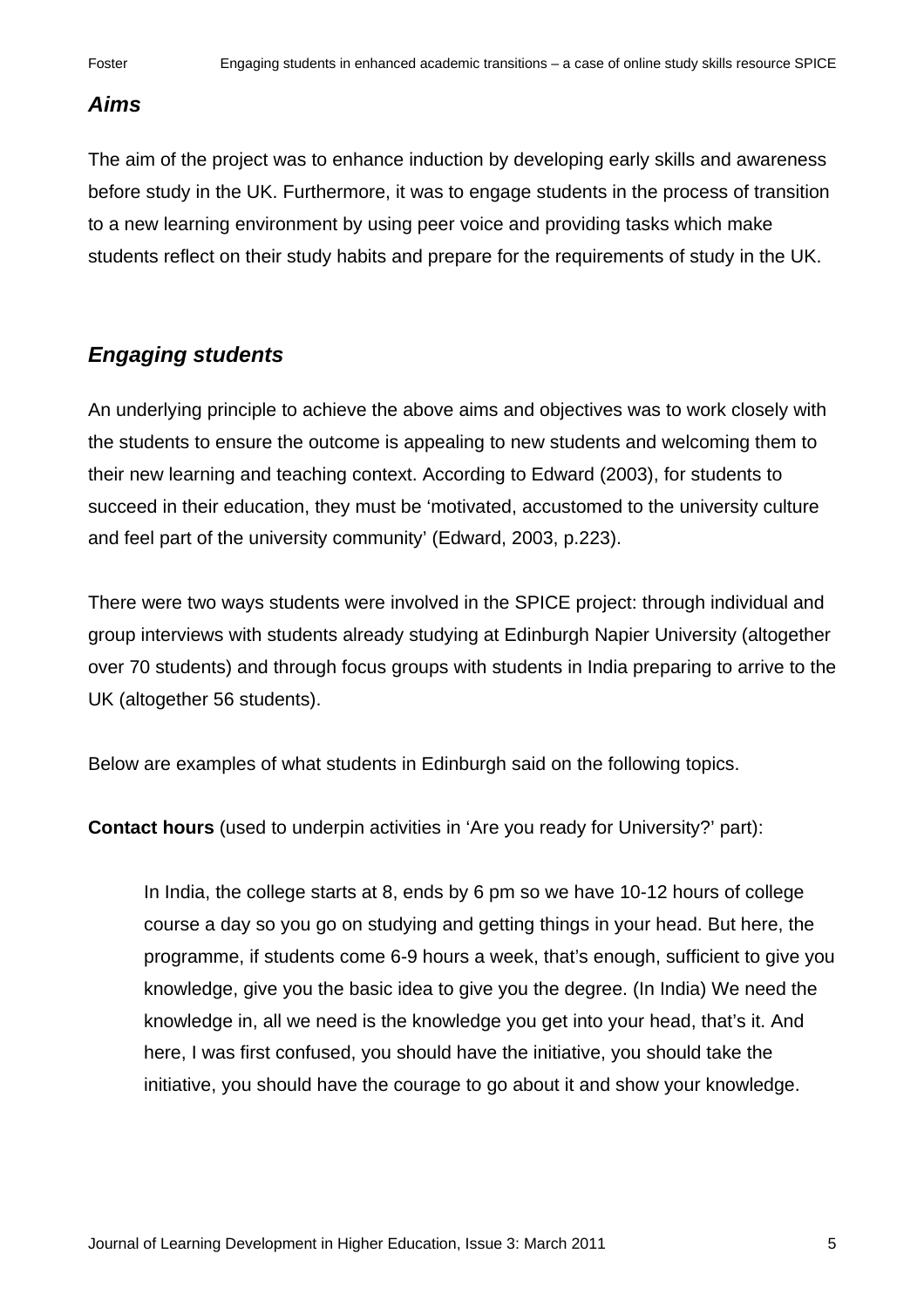**Approach to study** (used to underpin a section 'Time a precious resource' in 'Edinburgh Napier study skills' part):

It is a major leap for students coming from India. They come here to work and to study, these are the 2 aims. Okay, but their priority lies with work – I know the priority should be study. You get the opportunity to work and that's good, but you can't make that your priority, the priority is study. If you forget that, that's wrong. You can't forget that, you can't skip lectures and tutorials like that and go on and on.

**The value of using of WebCT /Time management** (intranet) (to be included in 'Using available resources' in 'Edinburgh Napier study skills' part):

(Differences in IT use for study in India) Actually in India, we used not even 30% of IT for study. It is more formal there but not very practical. Because your tutors give you everything and you see them all the time, no need to use IT a lot. Here you have to use IT to know what's happening and do your assessment. Also, it saves you time to ask questions or wait until someone tells you. So IT helps you, it's beneficial once you learn how to use it a lot.

**Working in groups** (to underpin section 'Working with others' in 'Edinburgh Napier study skills' part):

(About differences in working in groups) We have little experience of working in groups and, even if we do, it's quite informal only, for talking about something. Here, the groups have a specific task, they are professional, they are formally run. So that's quite different, but you need to learn how to do it, how to work in a group. Otherwise, you can be very disappointed and disappoint others.

**Assessment** (used for section 'Giving credit where it's due' in the 'Academic Writing' part):

The first assessment here is the first time I did anything like this, writing an essay or a report, analysing literature, writing a case study. I don't know how I am supposed to go about it, and what will be the marks, and if I fail, what happens then. So, this made me very nervous and confused.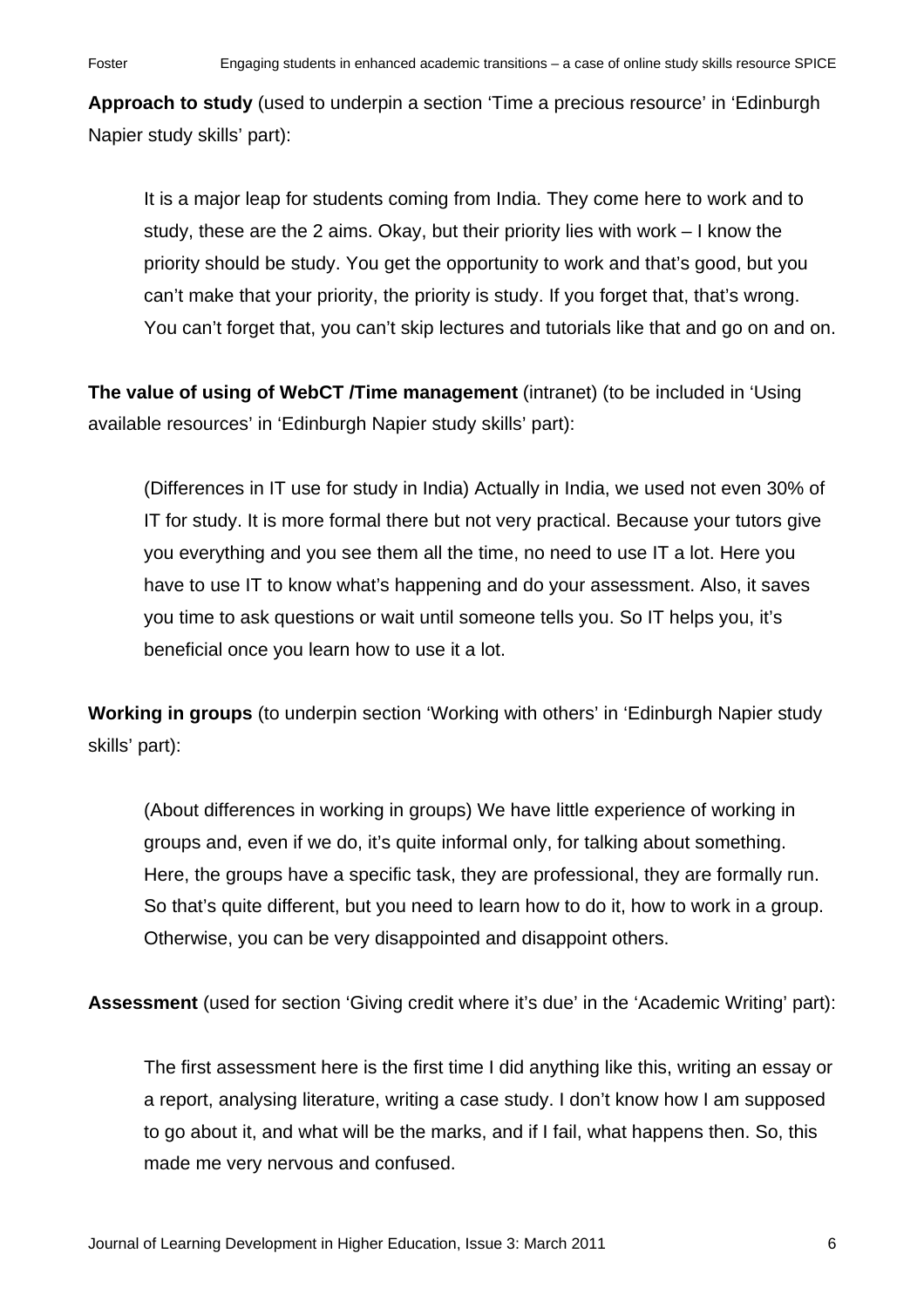In India, we didn't use the reference rule that much. First time you do it, you need to take a lot of time with every sentence, how do you need to give your reference, and what needs to be done to do it well.

A selection of student voices was included in the resource to help new students identify themselves with the new experience and to emphasise the message 'this is what happened to me and I used the following strategies to overcome it, you can do it too!'.

The resource was piloted with students in India who were preparing to come to Edinburgh Napier in the following year. During focus groups, students discussed the activities and described their hopes and fears about study abroad and what they think may be useful for them. Some of the comments from the focus groups are included below:

We know little about what is awaiting for us in Edinburgh so this is very useful for us to make us less anxious.

The change from what we do now is going be very big but we know our colleagues who are in Edinburgh now did this and they do well so it makes us feel better about trying ourselves.

A lot of the activities are completely new to me, I want to know more about them and how to do well at Napier.

The students in India noted that the student voices were more detailed in their account of studying and living in Edinburgh, and more focused on the academic skills than the advice they tend to get from their peers.

# *Outcomes*

The outcome of the one and a half year project is a pre-arrival induction resource. SPICE is driven by students sharing their experiences with their peers so 'by students and for students' is very much the motto of the resource. SPICE was partially funded by TESEP (Transforming and Enhancing the Student Experience through Pedagogy) and partially by internal faculty funding at Edinburgh Napier University. The pilot project was developed for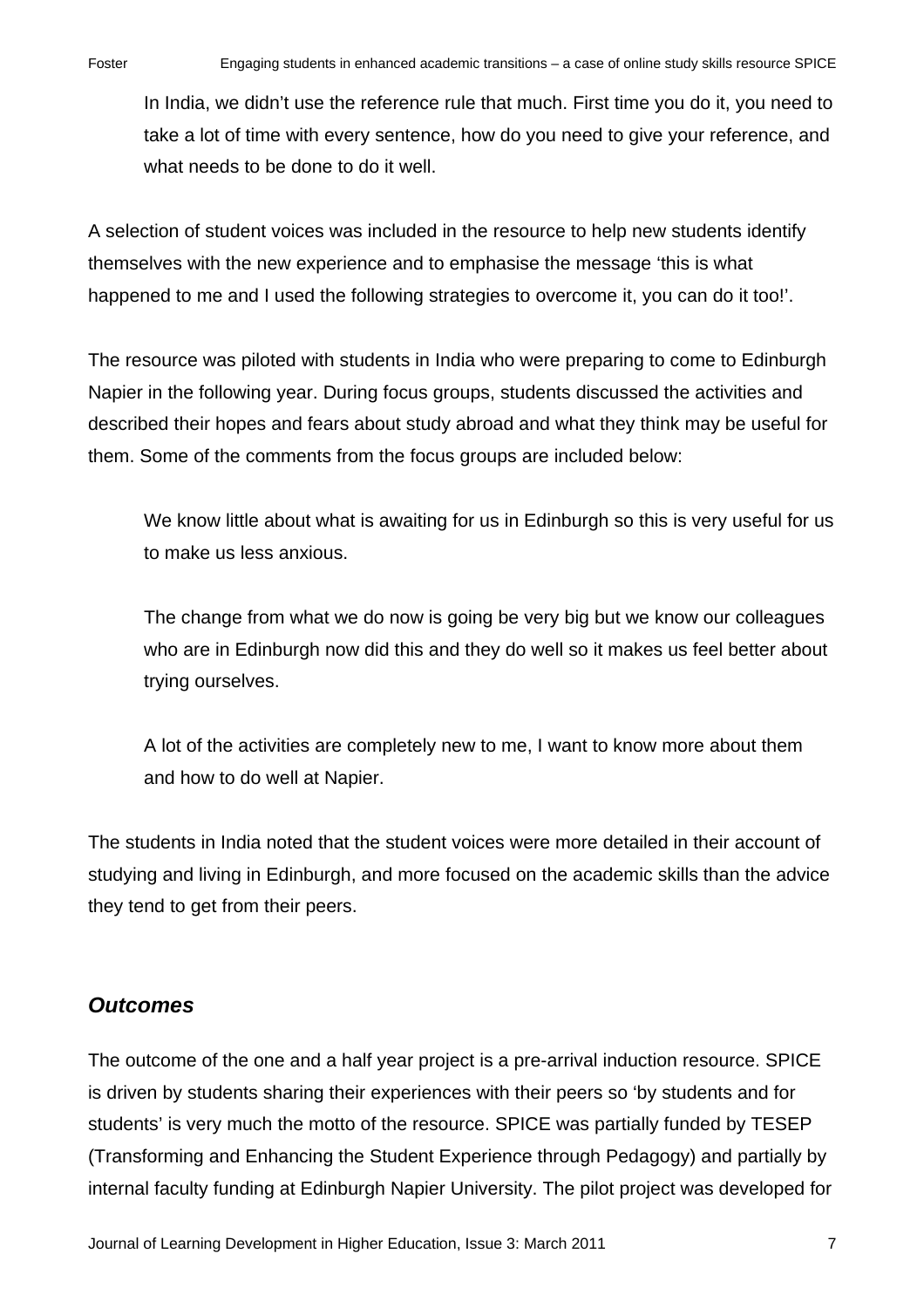$3<sup>rd</sup>$  year direct entry Indian students on the BA Hospitality Management programme. It has now been used by two cohorts of students in India (*n*=387 students) studying on the Edinburgh Napier programme. SPICE content has been structured into four strands as illustrated below in Figure 1.



### **Figure 1. Structure of SPICE.**

SPICE includes an introduction to being a university student in the UK; key academic study skills including planning, time management, team work, individual work, library skills; academic writing skills including referencing, plagiarism, essay and report writing, case studies; and a selection of activities to enhance presentation skills. Unique features of SPICE include being student and task driven. Upon completing an activity, students receive feedback which is generated automatically from the bank of feedback and answers. The feedback and the comments from the students are used to affirm the student's expectations of the university and direct to the right study habits. Reports on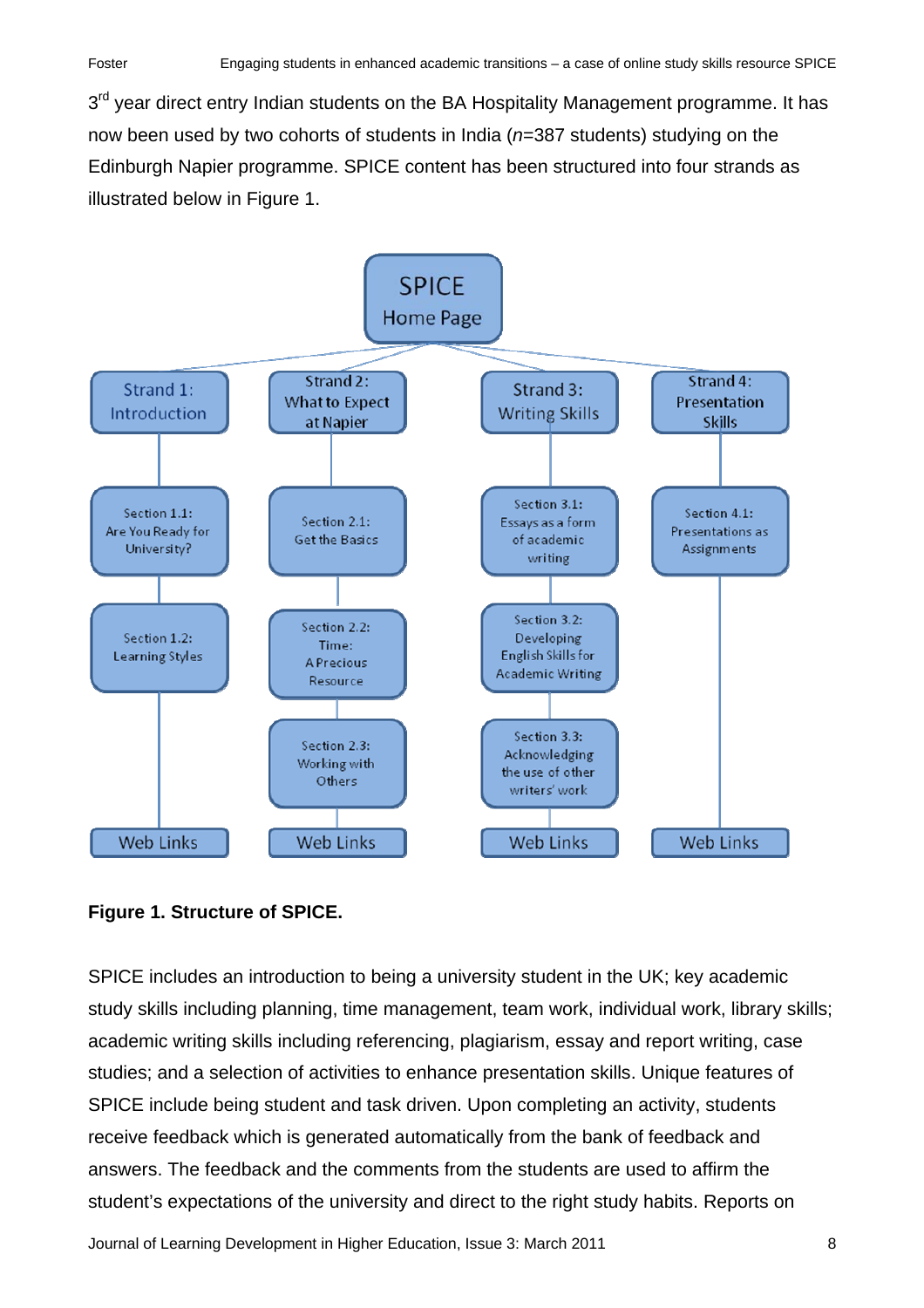students' progress can be generated as well as a detailed overview of activities students failed to complete/undertake. Below are examples of activities from each of the four parts of SPICE:

# **1. Are you ready for University?**

### **What will teaching and learning be like at uni?**

At uni, Sumit found subjects more challenging than at college.

What do you think some of the differences might be at uni? Write your answer in the box then read Sumit's comments below. Then move on to the second part of the activity.



 *"I think self study is very important over here, because essays are all about your self-study. It's all what you have learned and you have to show that you have learned that thing. So if you have done a self study, and you see the past essays, if you talk to your lecturers then you succeed. I feel lucky I've been to a UK university that has lecturers more flexible than lecturers in India. You can approach them at any time and they are ready to help you. They help me a lot."*

**Sumit says …** 

## **2. Edinburgh Napier study skills**

### **2.1 Forward planning for uni study**

Here is an example of a typical timetable for a college student studying in India.

|                 | 9am-<br>10am   | $10am -$<br>11am | $11am -$<br>12pm | 12 <sub>pm</sub><br>1pm | 1pm-<br>2pm    | … טיינ<br>2pm-<br>3pm | 3pm-<br>4pm | 4pm-<br>5pm | 5pm-<br>6pm |
|-----------------|----------------|------------------|------------------|-------------------------|----------------|-----------------------|-------------|-------------|-------------|
| <b>Monday</b>   |                | <b>Classes</b>   |                  | Lunch                   | <b>Classes</b> |                       |             |             |             |
| Tuesday         | <b>Classes</b> |                  |                  | Lunch                   | <b>Classes</b> |                       |             |             |             |
| Wednesday       | <b>Classes</b> |                  |                  | Lunch                   | <b>Classes</b> |                       |             |             |             |
| <b>Thursday</b> | <b>Classes</b> |                  |                  | Lunch                   | <b>Classes</b> |                       |             |             |             |
| Friday          | <b>Classes</b> |                  |                  | Lunch                   | <b>Classes</b> |                       |             |             |             |
| <b>Saturday</b> | <b>Classes</b> |                  |                  | Lunch                   | <b>Classes</b> |                       |             |             |             |
| Sunday          |                |                  |                  |                         |                |                       |             |             |             |

Now look at the typical timetable below for  $3<sup>rd</sup>$  year direct entry students on the Edinburgh Napier University BA Hospitality Management programme. Each trimester, students undertake 3 study modules, each module having a value of 20 credits.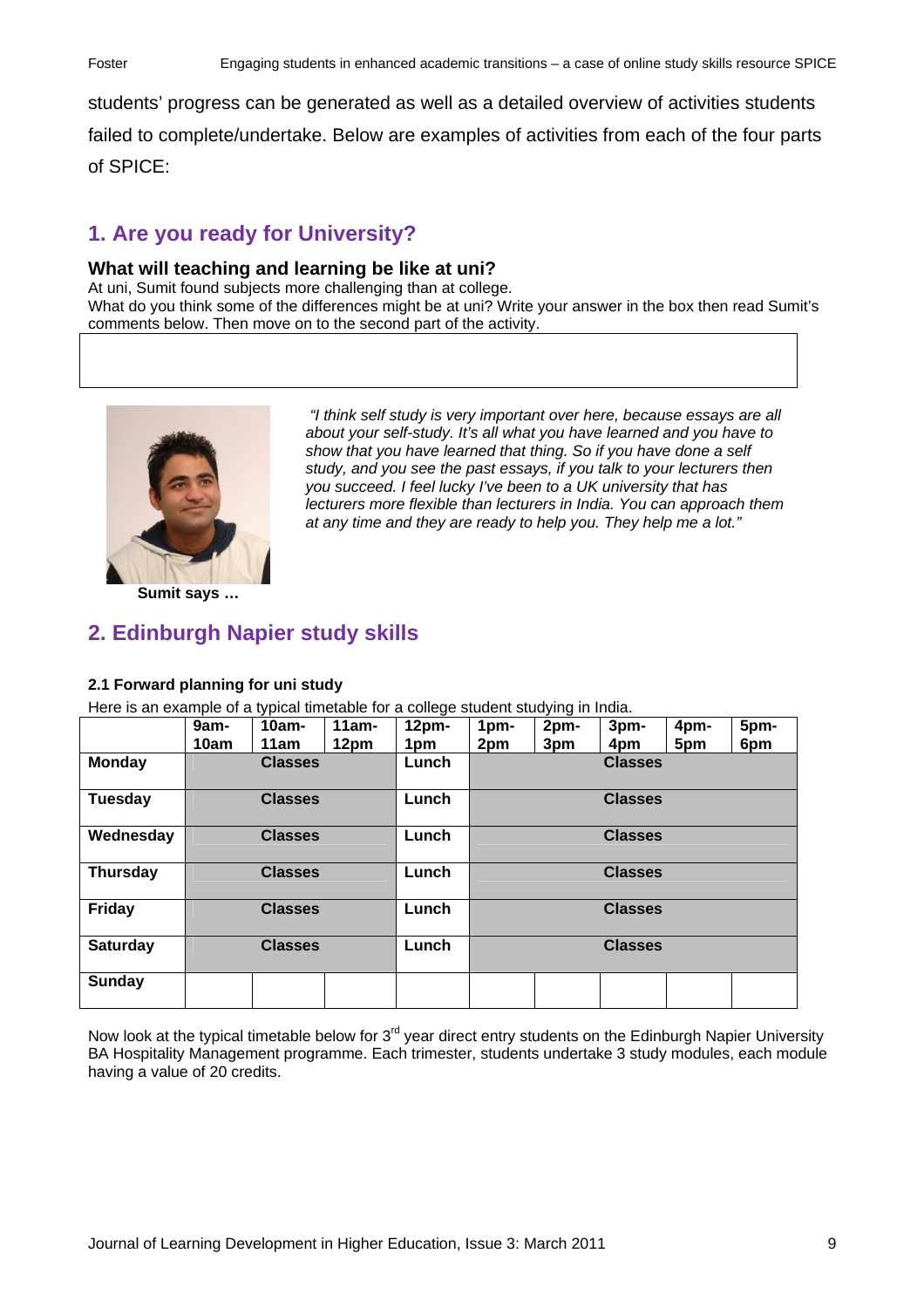|              | 9am-<br>10am                                                                                                                                                                                                                                                                                                                                                                                                                                                                                                                                                                                                                                                                                                                                                                                              | 10am-<br>11 am                                                               | $11$ am-<br>12pm                                                                          | 12pm-<br>1pm             | 1pm-2pm                                                                                    | 2pm-3pm                                               | 3pm-4pm                                                                       | 4pm-5pm | 5pm-6pm |
|--------------|-----------------------------------------------------------------------------------------------------------------------------------------------------------------------------------------------------------------------------------------------------------------------------------------------------------------------------------------------------------------------------------------------------------------------------------------------------------------------------------------------------------------------------------------------------------------------------------------------------------------------------------------------------------------------------------------------------------------------------------------------------------------------------------------------------------|------------------------------------------------------------------------------|-------------------------------------------------------------------------------------------|--------------------------|--------------------------------------------------------------------------------------------|-------------------------------------------------------|-------------------------------------------------------------------------------|---------|---------|
| Mon          |                                                                                                                                                                                                                                                                                                                                                                                                                                                                                                                                                                                                                                                                                                                                                                                                           | <b>TSM0911</b><br>Hospitality<br><b>Business</b><br>Development<br>(Lecture) |                                                                                           |                          |                                                                                            | <b>TSM09104</b><br>Service<br>Management<br>(Lecture) | <b>TSM0911</b><br>Hospitality<br><b>Business</b><br>Development<br>(Tutorial) |         |         |
| Tue          |                                                                                                                                                                                                                                                                                                                                                                                                                                                                                                                                                                                                                                                                                                                                                                                                           |                                                                              | <b>TSM09111</b><br>Hospitality<br>Supervision<br>& Training<br><b>Skills</b><br>(Lecture) |                          | <b>TSM09111</b><br>Hospitality<br>Supervision<br>& Training<br><b>Skills</b><br>(Tutorial) |                                                       |                                                                               |         |         |
| Wed          |                                                                                                                                                                                                                                                                                                                                                                                                                                                                                                                                                                                                                                                                                                                                                                                                           |                                                                              |                                                                                           |                          |                                                                                            |                                                       |                                                                               |         |         |
| <b>Thurs</b> |                                                                                                                                                                                                                                                                                                                                                                                                                                                                                                                                                                                                                                                                                                                                                                                                           |                                                                              |                                                                                           |                          |                                                                                            |                                                       |                                                                               |         |         |
| 돈            |                                                                                                                                                                                                                                                                                                                                                                                                                                                                                                                                                                                                                                                                                                                                                                                                           |                                                                              |                                                                                           | Management<br>(Tutorial) | TSM09104 Service                                                                           |                                                       |                                                                               |         |         |
| Sat          |                                                                                                                                                                                                                                                                                                                                                                                                                                                                                                                                                                                                                                                                                                                                                                                                           |                                                                              |                                                                                           |                          |                                                                                            |                                                       |                                                                               |         |         |
| Sun          |                                                                                                                                                                                                                                                                                                                                                                                                                                                                                                                                                                                                                                                                                                                                                                                                           |                                                                              |                                                                                           |                          |                                                                                            |                                                       |                                                                               |         |         |
|              | Compare and contrast the amount of teaching time a student gets on a study programme at Edinburgh<br>Napier with the amount received on your course in your college in India. At UK universities like Edinburgh<br>Napier, there is an emphasis on independent learning. A 20-credit module is allocated a notional 200 hours<br>of study. Approximately 60 of these may be attendance, but the rest - at least 140 hours - is self-directed<br>study. So, for 3 study modules on the 3 <sup>rd</sup> year BA Hospitality Management programme at Edinburgh Napier,<br>you will be expected to give no less than 420 hours of self study per trimester.<br>So, how many hours of self study do you need to do each week on the BA Hospitality Management<br>programme? Let's do the calculations and see: |                                                                              |                                                                                           |                          |                                                                                            |                                                       |                                                                               |         |         |
|              | $600$ hours $-105$ hours<br>495 hours per trimester<br>Total amount of time a student needs to spend on<br>independent study over a 15-week trimester (based<br>on 7 hours class time per week):                                                                                                                                                                                                                                                                                                                                                                                                                                                                                                                                                                                                          |                                                                              |                                                                                           |                          |                                                                                            |                                                       |                                                                               |         |         |
|              | Average amount of time a student needs to spend<br>495 hours $\div$ 15 weeks<br>33 hours per week<br>on independent study each week                                                                                                                                                                                                                                                                                                                                                                                                                                                                                                                                                                                                                                                                       |                                                                              |                                                                                           |                          |                                                                                            |                                                       |                                                                               |         |         |
|              | So, the bottom line is that, students need to find time to fit in around 33<br>hours of self-study time every week during a trimester. That's a lot to fit in,<br>but it gets easier with time!                                                                                                                                                                                                                                                                                                                                                                                                                                                                                                                                                                                                           |                                                                              |                                                                                           |                          |                                                                                            |                                                       |                                                                               |         |         |
|              | The next table shows the total amount time each week that you must allocate for class time and study time<br>for each of the 3 study modules. Fortunately, you are able to decide for yourself how and when you want to<br>study, so you can also use your free time in the evenings and on weekends for study if you want to.                                                                                                                                                                                                                                                                                                                                                                                                                                                                            |                                                                              |                                                                                           |                          |                                                                                            |                                                       |                                                                               |         |         |

| Average amount of time a student needs to spend<br>on independent study each week                                                         | 495 hours $\div$ 15 weeks | 33 hours per week       |
|-------------------------------------------------------------------------------------------------------------------------------------------|---------------------------|-------------------------|
| Total amount of time a student needs to spend on<br>independent study over a 15-week trimester (based<br>on 7 hours class time per week): | $600$ hours $-105$ hours  | 495 hours per trimester |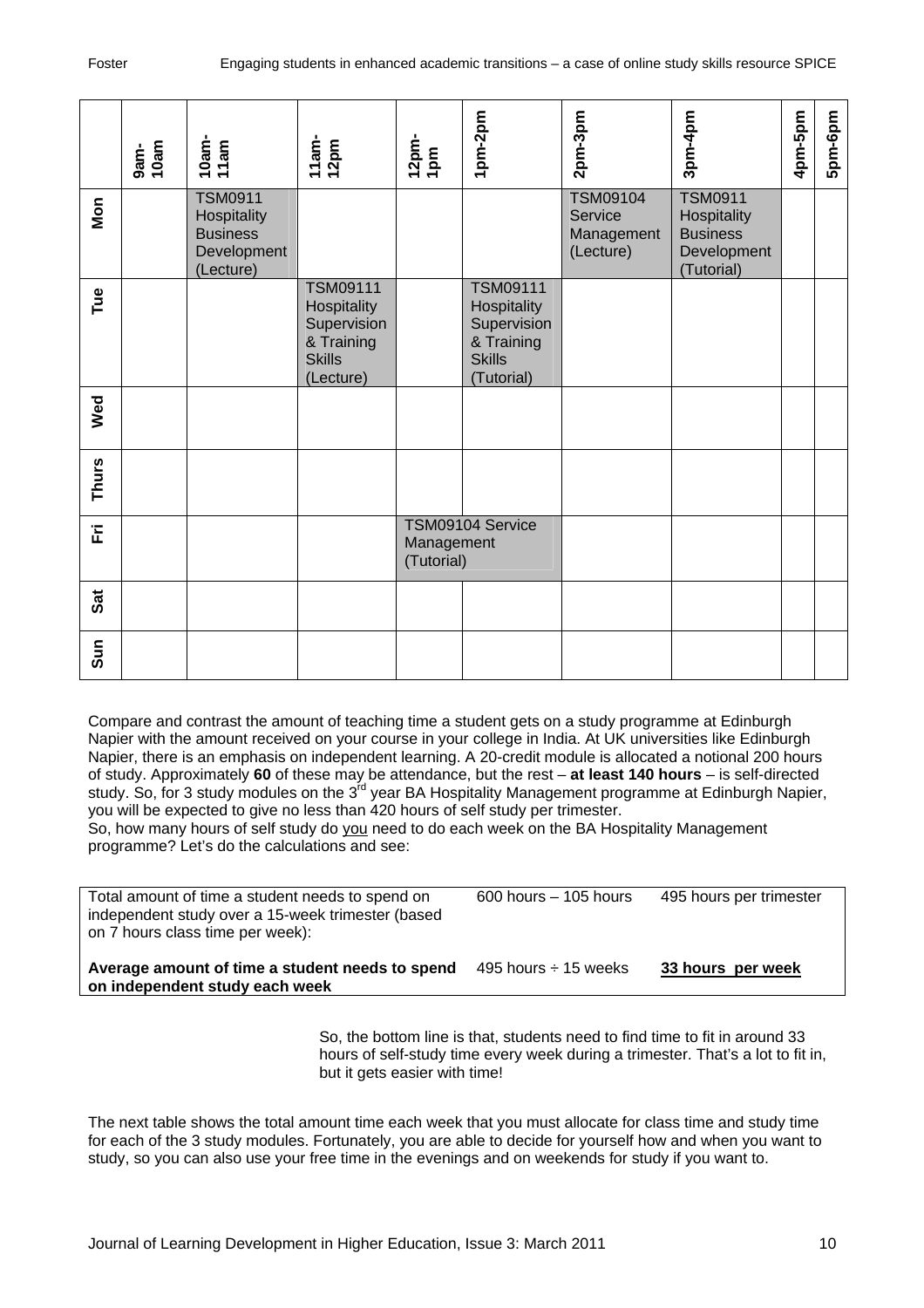|           | 9am-10am | 10am-11am | $11am-12pm$                  | 12pm-1pm | 1pm-2pm | 2pm-3pm | 3pm-4pm                      | 4pm-5pm                        | 5pm-6pm |
|-----------|----------|-----------|------------------------------|----------|---------|---------|------------------------------|--------------------------------|---------|
| Monday    |          |           |                              |          | Lunch   |         |                              |                                |         |
| Tuesday   |          |           | Module 1:                    |          | Lunch   |         | Module 2:                    |                                |         |
| Wednesday |          |           | Class time & self study time |          | Lunch   |         |                              | Class time and self study time |         |
|           |          |           |                              |          |         |         |                              |                                |         |
| Thursday  |          | Module 3: |                              |          | Lunch   |         | Module 3:                    |                                |         |
| Friday    |          |           | Class time & self study time |          | Lunch   |         | Class time & self study time |                                |         |
| Saturday  |          |           |                              |          |         |         |                              |                                |         |
| Sunday    |          |           |                              |          |         |         |                              |                                |         |



*"The first day when we joined this uni, the first day they gave us all our assignments so we have 3 or 4 months to make all the assignments so we have enough time to make them, but ... how to approach them is the main issue."* 

**Deadlines, Deadlines, Deadlines!!!** This is a typical 3rd year BA Hospitality Management assessment hand-in schedule for Trimester 1.

| <b>Module Name</b>                                             | Week 1 | Week 2 | Week 3 | Week 4 | Week 5 | Week 6 | Week 7                                   | Week 8                 | Week 9 | Week                             | Week 11                | Week                                    | Week | Week 14                                | Week |
|----------------------------------------------------------------|--------|--------|--------|--------|--------|--------|------------------------------------------|------------------------|--------|----------------------------------|------------------------|-----------------------------------------|------|----------------------------------------|------|
|                                                                |        |        |        |        |        |        |                                          |                        |        | 10                               |                        | 12                                      | 13   |                                        | 15   |
| TSM09101<br><b>Hospitality Business</b><br>Development         |        |        |        |        |        |        |                                          | 2000-<br>word<br>Essay |        |                                  |                        |                                         |      | Exam                                   |      |
| TSM09104 Service<br>Management                                 |        |        |        |        |        |        |                                          |                        |        |                                  | 3000-<br>word<br>Essay |                                         |      | Exam                                   |      |
| TSM09111Hospitality<br>Supervision &<br><b>Training Skills</b> |        |        |        |        |        |        | 2500-<br>word<br>Case<br>Study<br>Report |                        |        | 1000-<br>word<br>Group<br>Report |                        | Group Delivery of a Training<br>Session |      | 1000-word<br>Learning<br>Log<br>Report |      |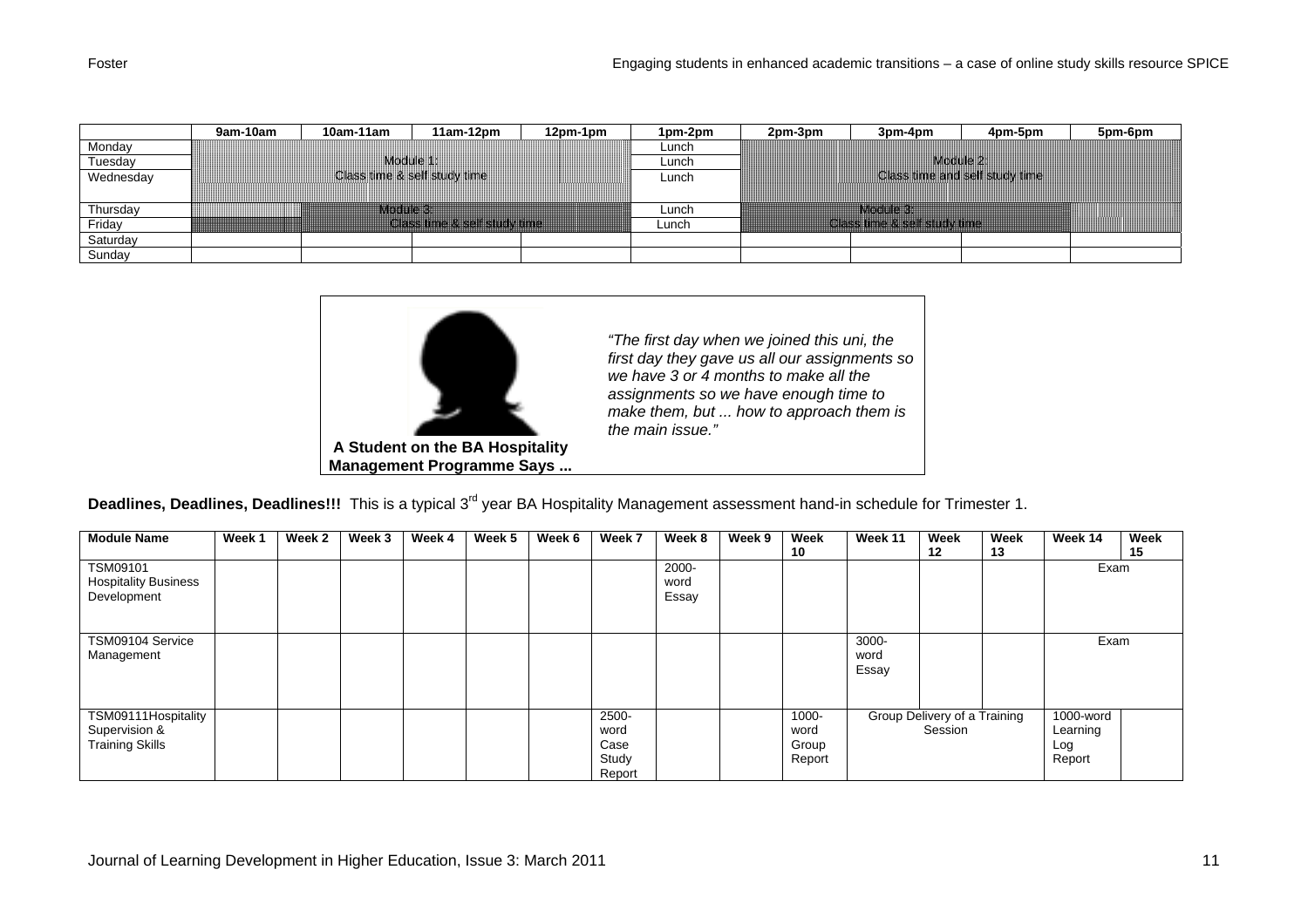As you can see, sometimes more than one assessment is due to be handed in around the same time. You'll need to use your 33 hours of weekly study time in different ways at different times for different assessment types required for each of your study modules to make sure that you can meet all your hand-in deadlines on time. Having a degree of flexibility in your weekly schedule is the key, so make sure you leave time for study on your timetable. Do not take a part time job that doesn't allow you to study and prepare for assessments!

#### **Students Say...**

Read what Krish and Kaveri have to say about their assignments and exams...



#### **Krish says:**

*"Yes, I had to plan ahead because in India we had to study a lot compared to here. Here, we have maybe one or two exams in two semesters, where in India we have 5 or 6 exams. We have assignments for each and every subject, exams for each and every subject so the pressure is more. Again, you have to plan that out, you have to plan that out but things like sending a rough draft to a teacher. So again, you put everything on the subject of your assignment you still don't know if it's right or wrong."* 

**Krish**

#### **Kaveri Says:**

*"The main thing is just go on reading, reading. The students, most of them, they don't read. ... Read it, if you read it you understand, that's it. And you have sources everywhere, and just write it in your own words you will answer the question, you will make your assignment better, as well as that will benefit your exams. And time is very less here, so that uses your time too. That's the best thing."* 



**Kaveri** 

### **3. Academic writing skills**

#### **3.1 Analysing the essay question: Instruction words**

Essay assignments set by your tutors can often seem rather complex. Understanding the question is essential to ensure that the essay you submit for assessment actually answers the question asked. The secret to answering an essay question is to start by identifying and understanding the key 'instruction words' within the question.

Below are three examples of essay questions set by the tutors on modules **TSM09101 (Hospitality Business Development)** and **TSM09106 (Food & Wine in Society)** in academic year 2009/10. The key instruction words in each question have been highlighted and underlined.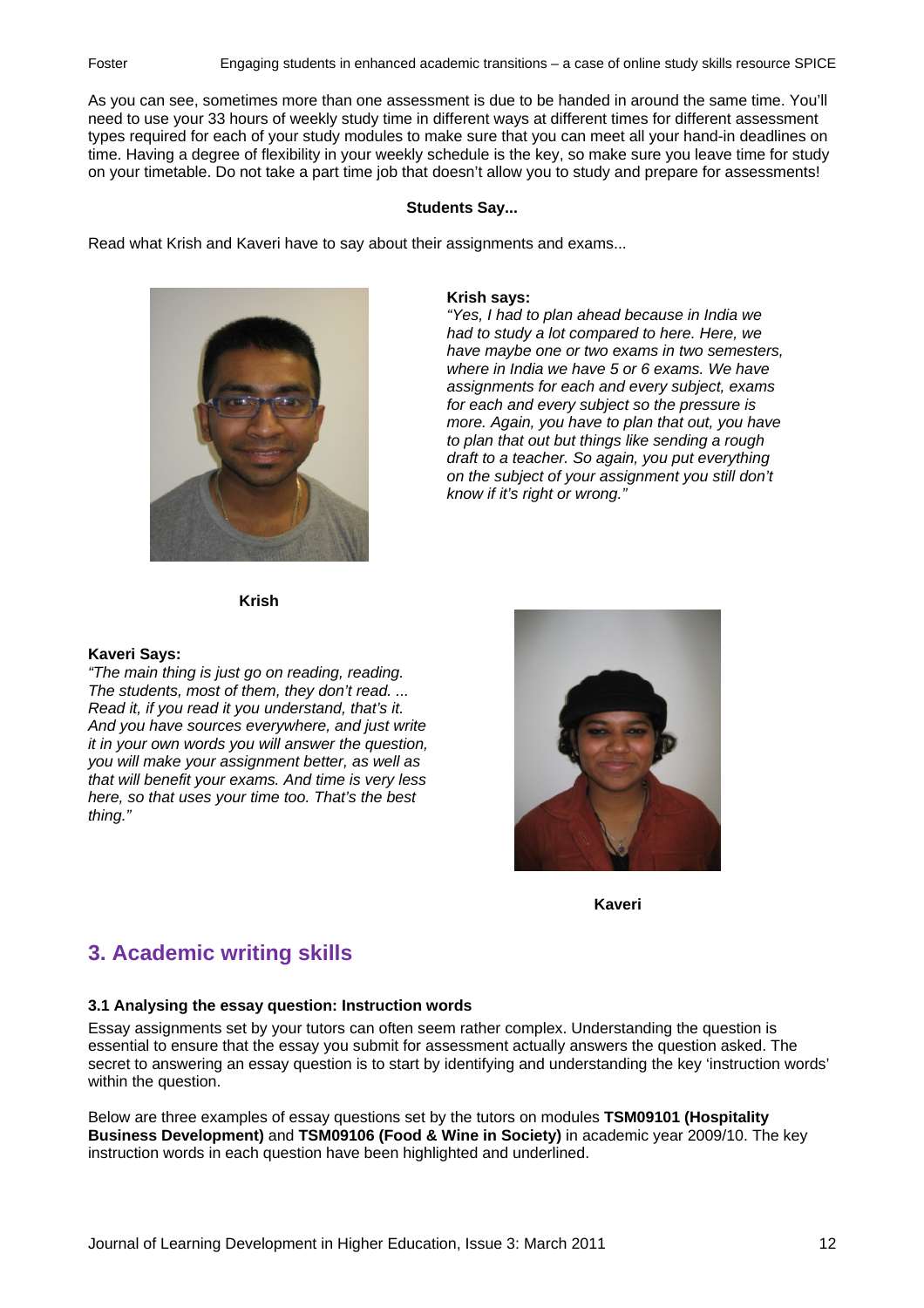*"Hospitality managers and marketers need relevant, accurate, current and reliable information to be able to make effective decisions about the future of the business" (Bowie & Buttle, 2004). Critically evaluate this point of view within the context of a type of hospitality business of your choice.* 

*Discuss how eating and drinking habits and cuisine styles (either in the UK or in your native country) have been influenced by factors such as immigration, travel, and the media.* 

*Investigate why restaurants close down in the UK at the rate of one per two weeks.* 

In the activity below, match each 'instruction word' in the left-hand column by writing the appropriate word in the relevant box in the middle column. When you have finished, read the feedback for this activity in the Student Feedback Guide.

| <b>Instruction Words</b> |  | <b>Meaning</b>                                         |
|--------------------------|--|--------------------------------------------------------|
|                          |  | Examine in detail                                      |
|                          |  | Consider the evidence or arguments and make a          |
| <b>Evaluate</b>          |  | judgement about the merits, point out faults           |
| <b>Illustrate</b>        |  | Explain and give different views about something, then |
| <b>Outline</b>           |  | give your own opinion based on sound evidence          |
| Analyse                  |  | Examine the evidence and decide on the value of        |
| <b>Criticise</b>         |  | something, make a judgement about it, based on sound   |
| <b>Discuss</b>           |  | evidence                                               |
|                          |  | Make very clear by giving examples                     |
|                          |  | Give a short description of the main points            |

#### **Students Say...**

Read what Krish has to say about understanding the question...



#### **Krish says:**

*"When I came over here, I learned how to read essay questions. So, every time we are told to read the question properly so you know which are your key words, and once you consider the question properly, you can understand by yourself these are the specific words."* 

**Krish** 

### **4. Presentation skills**

#### **Presentation assessment criteria**

All students on the BA Hospitality Management study programme will give oral presentations as part of the assessment process. It is important that you find out in advance what assessment criteria will be used. This will help you to plan and give a more effective presentation.

Some possible assessment criteria are listed below with descriptions of what is expected for each one.

| <b>Presentation Assessment</b><br><b>Criteria</b> | What does this involve?                                                        |
|---------------------------------------------------|--------------------------------------------------------------------------------|
| Teamwork                                          | Division of material amongst the group members. Evidence of group<br>practice. |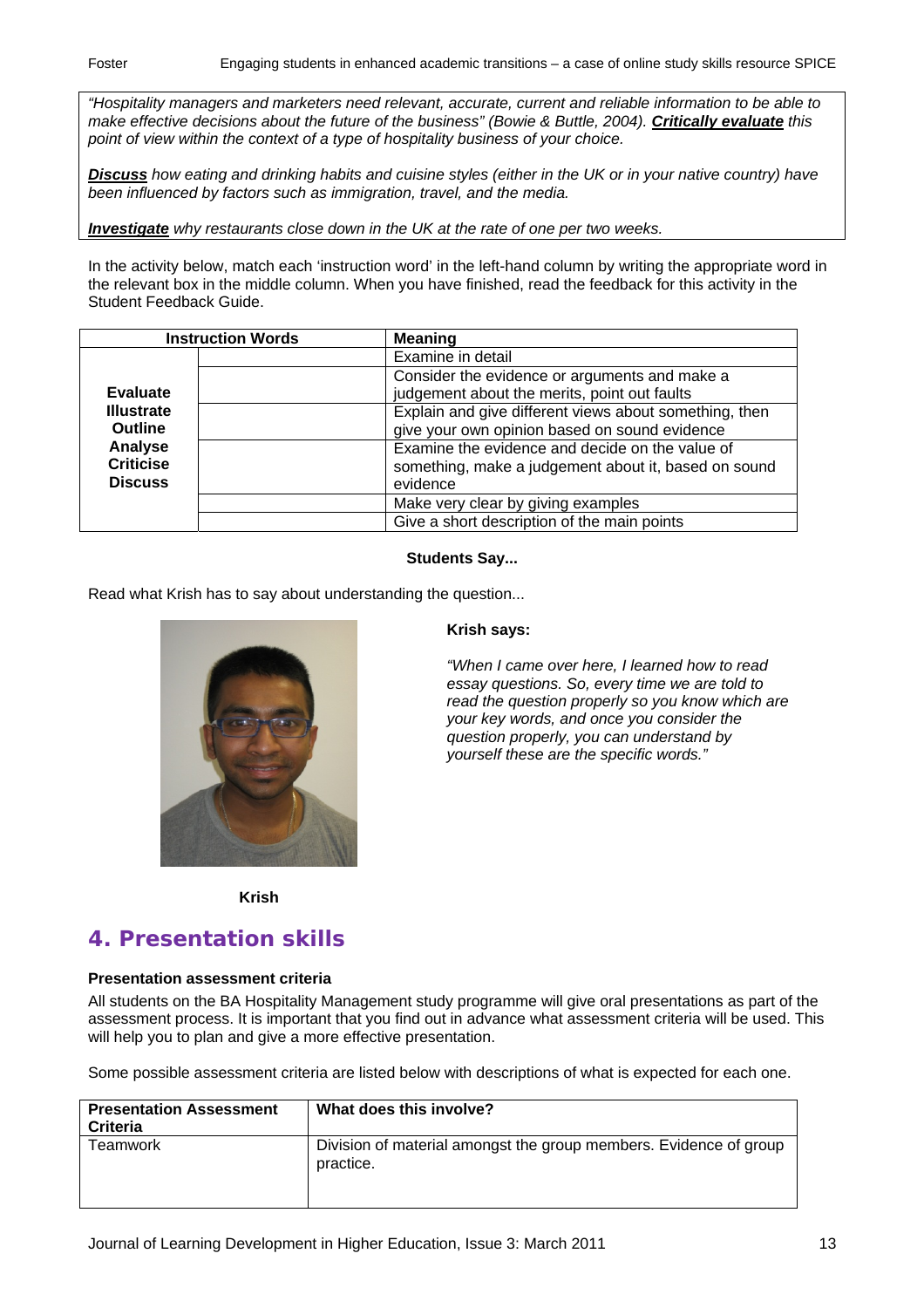| <b>Presentation Assessment</b><br><b>Criteria</b> | What does this involve?                                                               |
|---------------------------------------------------|---------------------------------------------------------------------------------------|
| Organisation                                      | Division of material amongst the group members. Evidence of group<br>practice.        |
| Argumentation                                     | Clear research focus. Good selection of ideas and evidence used.                      |
| Language Accuracy                                 | Appropriate structure and vocabulary used.                                            |
| Research                                          | Evidence of research having been undertaken. Appropriateness of<br>choice of sources. |
| Clarity of communication                          | Clear explanations of technical terms used clear, with clear<br>pronunciation.        |
| Content                                           | Appropriateness of both the amount and the level of the materials<br>used.            |
| Visual Aids                                       | Used to support the message of the presentation.                                      |
| <b>Academic Requirements</b>                      | Appropriate register, and acknowledgement of sources.                                 |

Below are the assessment criteria that were used during academic year 2009/10 for the group oral presentation assignment given to students to assess the team's performance on the TSM09107 Live Project study module.

#### **TSM09107 Live Project: Oral Presentation Assessment Criteria Quality of oral and visual communication and delivery; Ability to make a professional persuasive business pitch as a team; Choice and clarity of content; Introduction and conclusion to presentation; Ability to answer questions**

### **Students Say...**

Read Sumit's thoughts on how presentations help to build your confidence...

### **Sumit Says:**

*"In presentation I try to think about positives only, not negatives because this makes you increase your confidence in you. And we learn from mistakes, we make mistakes once and even second time. By the third time, you are perfect in that. My tutors taught me how to look at my mistakes in a good way."* 



**Sumit** 

## *How effective is SPICE?*

Early results suggest that students who have used SPICE are more confident about their studies, have more specific expectations about their new learning and teaching context, approach tutors for help more readily rather than wait until problems arise, show a positive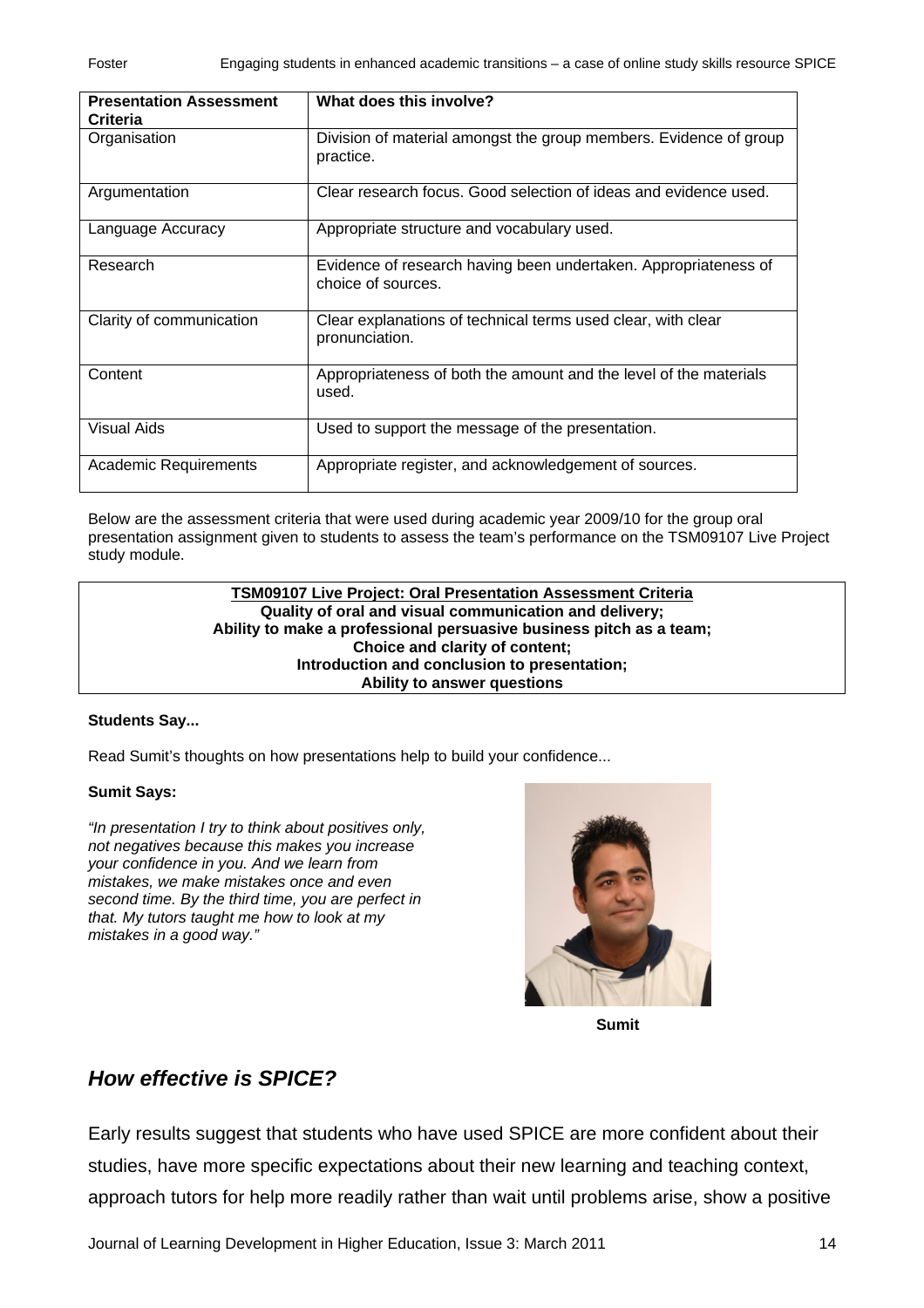attitude towards attending lectures and participating in tutorials, and perform better in assessments (In order to sustain this claim, academic results are going to be examined at the end of 2010/11 academic year). Overall, there is a marked difference in students' approach to learning after using SPICE. Anecdotal evidence from working closely with the programme team confirms the benefits. A survey of tutors on the programme who work with students who completed SPICE is planned to take place in Autumn 2011 to ascertain these claims.

The tutors in India who work with students during the preparation for study at Edinburgh Napier were asked for their opinions about SPICE and its effectiveness. All twelve tutors commented on the usefulness of SPICE to introduce students to life and study at Edinburgh Napier and pointed to the high value of students being able to consider their current study skills and develop effective skills for study at Edinburgh Napier.

Tutors and students in India offered some suggestions for the contents including more information about Edinburgh and the university; a range of student voices, not just Indian students, tasks covering more skills, and a link to a social network to enhance communication between students in Edinburgh and India. Some of the suggestions were subsequently included in SPICE. The wider range of student voices, tasks, and a link to a social network will be included in the final version of SPICE.

The one concern expressed by the tutors was about finding time to use SPICE with students. In the Indian context, students have classes from 9 am to 5 pm every day, with no space left for additional activities. Two solutions were put forward to either (1) shorten the duration of some of the classes to fit one 2 hour class weekly based on SPICE throughout year 2 or (2) to teach SPICE in trimester 2 of year 2 (May – September) when the teaching workload is not as heavy. As a result, a 2 hour weekly class called 'Effective Study Skills' has been added to the trimester 2 timetable. It has been co-designed by colleagues from Edinburgh Napier and colleges in India to ensure there are realistic expectations about what can be achieved.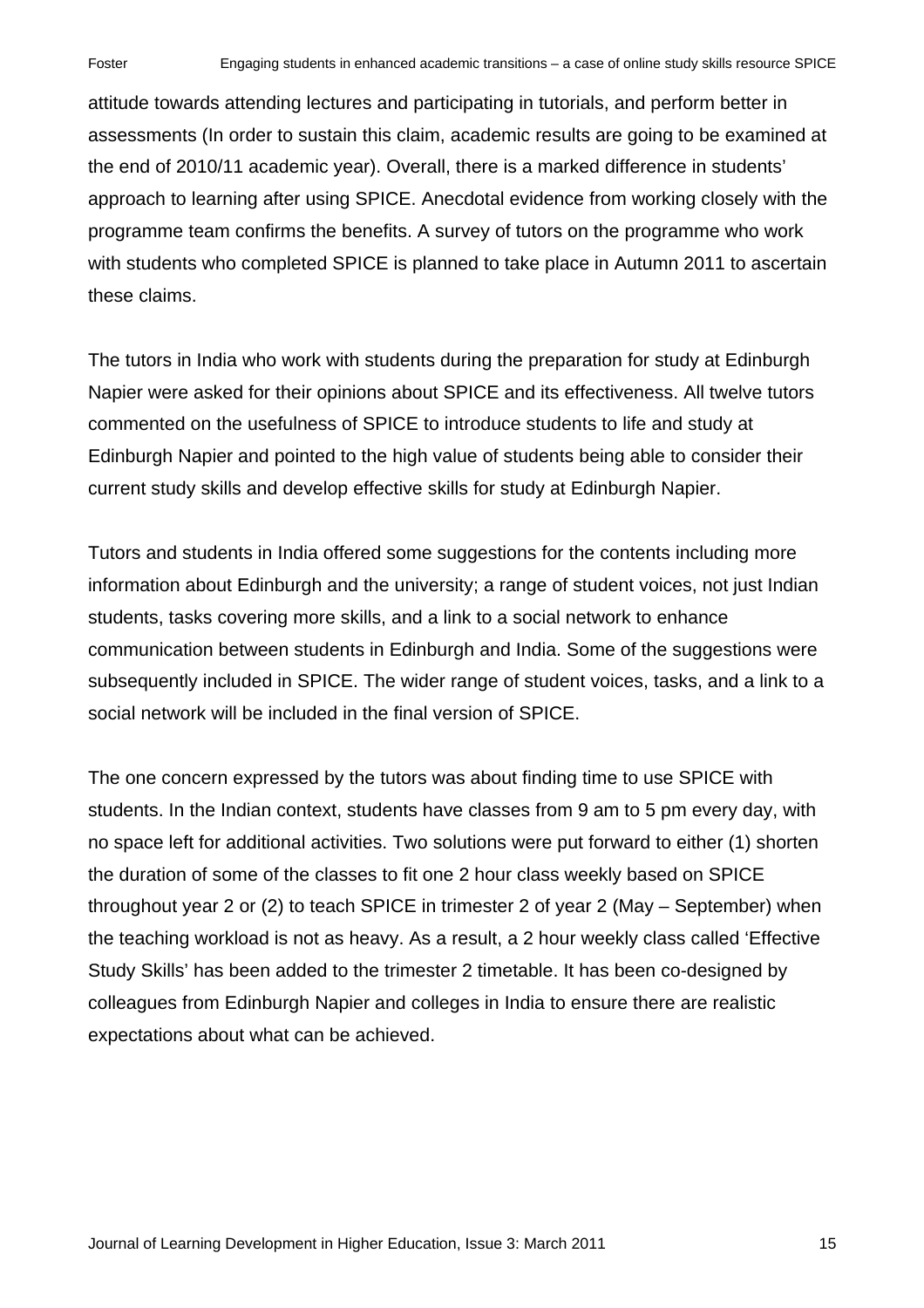## *Learning points*

The key success of SPICE is in working very closely with students and tutors in Edinburgh Napier University and colleges in India to establish the core skills the students need to succeed in their study. The students were encouraged to contribute actively to the contents of the resource by giving their opinions about what should be included, the main challenges they faced and the solutions they developed. The students chose the main parts of SPICE, they were asked to sample the activities and give feedback, choose the pictures for SPICE and even the name of the resource. The students frequently commented on the value of 'being involved' in a university project.

## *Ways forward*

SPICE was a pilot and the feedback from the project will enable the development of the final resource for all international and direct entry students from colleges. SPICE is not a new initiative and not the only initiative of such kind in UK HE. However, through careful work with students and programme teams, lessons from the pilot and stress on developing skills, SPICE promises to be an effective pre-arrival support resource.

Currently SPICE is hosted and operated within Edinburgh Napier University therefore login to SPICE cannot be shared. Work is under way to upgrade the interface and functionality of SPICE to make it more user-friendly and to enable better tracking of student progress. Additionally, a wider range of student voices and tasks, expanding the core and subject specific skills and including a social network link to Napier Facebook are being developed. It is hoped that the outcome will be two parallel streams of SPICE: International and College. This work is due to be completed by April/May 2011.

Further work may include developing a postgraduate route to attract other groups of students. Also, work with students to evaluate and provide comments on the resource is planned for 2011. This would also help further enhance the student-led feature of SPICE.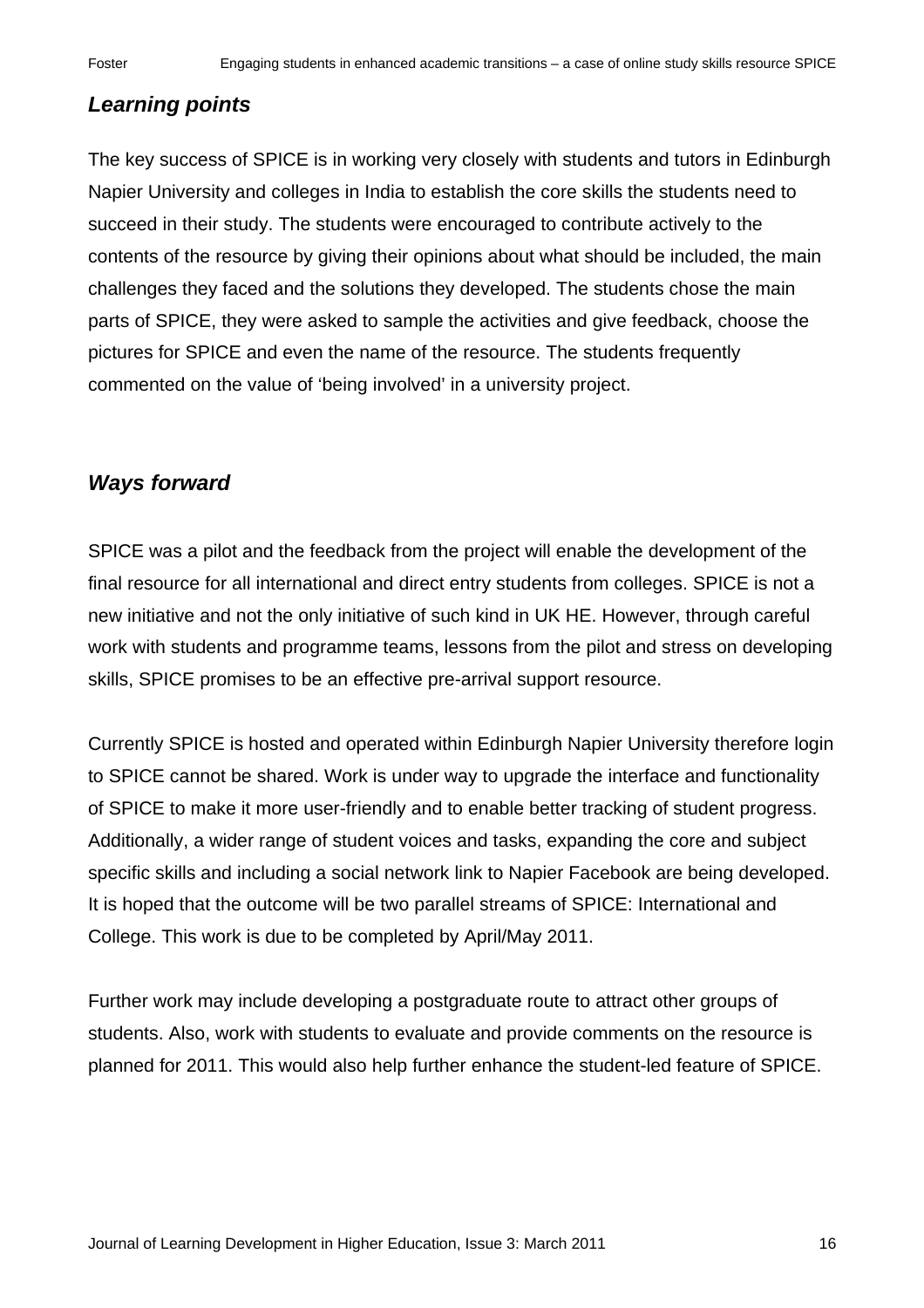### *References*

- Burley, K., Walton, J.R., and Uruchurtu, E. (2009) *Enhancing the learning experience of post-graduate students from the Indian Sub-Continent*. Available at: <http://www.eair.nl/forum/vilnius/pdf/601.pdf> (Accessed: 7 February 2011).
- Cook, A., Macintosh, K.A. and Rushton, B.S. (eds.) (2006) *Supporting students: early induction*. Coleraine: University of Ulster.
- Edinburgh Napier University (2007) *Annual review 2007*. Edinburgh: Edinburgh Napier University.
- Edinburgh Napier University (2008) *Facts & figures 2009/2010*. Available at: [http://www.napier.ac.uk/aboutus/factsandfigures/Documents/Facts%20Figures%20](http://www.napier.ac.uk/aboutus/factsandfigures/Documents/Facts%20Figures%202009-10.pdf) [2009-10.pdf](http://www.napier.ac.uk/aboutus/factsandfigures/Documents/Facts%20Figures%202009-10.pdf) (Accessed: 7 February 2011).
- Edward, N.S. (2003) 'First impressions last: an innovative approach to induction', *Active Learning in Higher Education*, 4(3), pp.226-42.
- Higher Education Statistics Agency (HESA) (2010) *Students in higher education institutions 2008/09. Press release 144*. Available at: [http://www.hesa.ac.uk/index.php?option=com\\_content&task=view&id=1668&Itemid](http://www.hesa.ac.uk/index.php?option=com_content&task=view&id=1668&Itemid=161)  $=161$  (Accessed: 7 February 2011).
- Huczynski, A. and Buchanan, D. (2007) *Organizational behaviour*. 6<sup>th</sup> edn. Harlow: Prentice Hall.
- Lowe, H. and Cook, A. (2003) 'Mind the Gap: Are Students Prepared for Higher Education', *Journal of Further and Higher Education*, 27(1), pp.53-76.
- Murphy, J. (2008) 'Designing an induction programme for a blended learning postgraduate program in health informatics', *IMIA Conference: Building Worldwide Capacity for the Health Informatics Workforce.* Buenos Aires, Argentina 27-28 October.